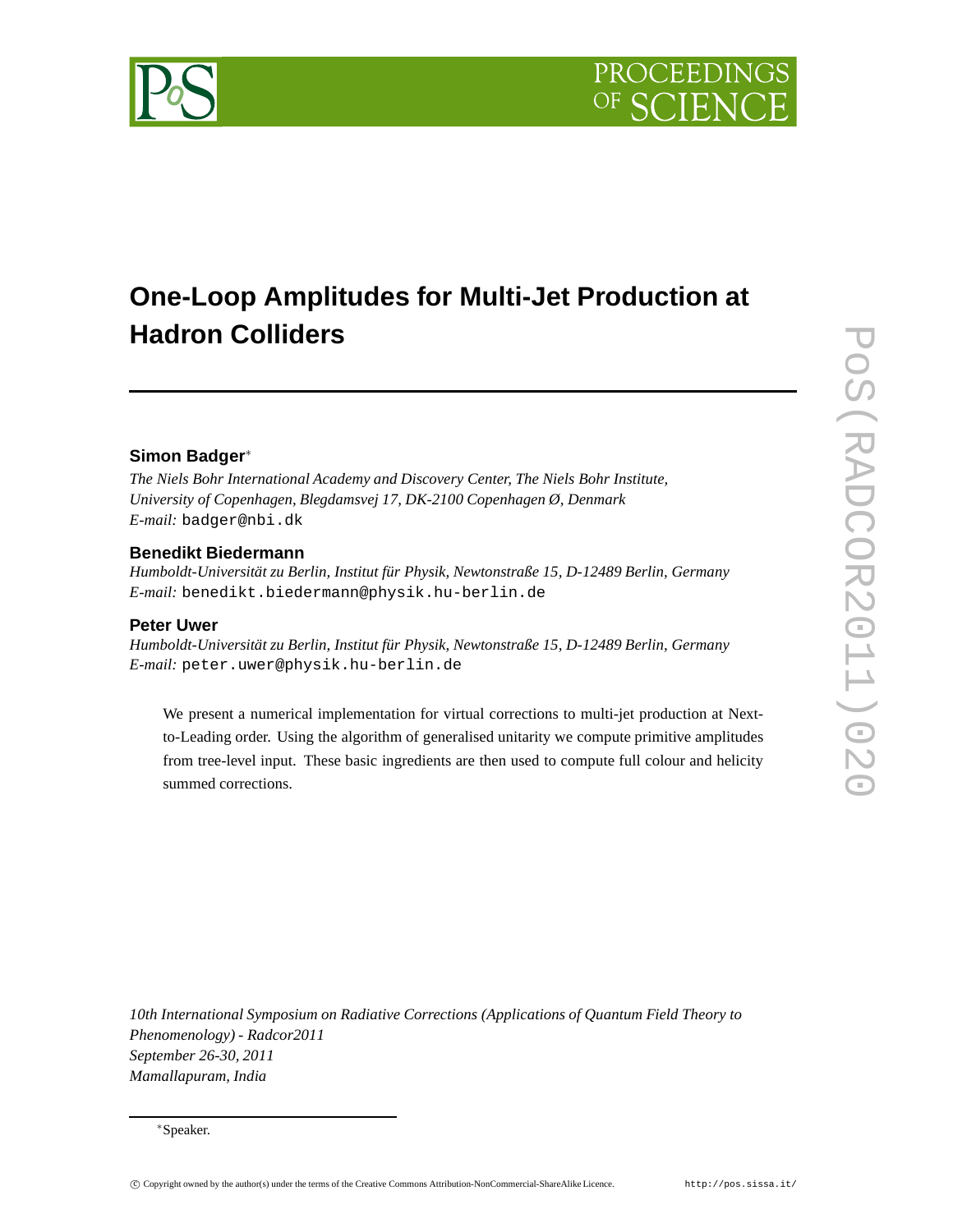# **1. Introduction**

Next-to-leading order (NLO) corrections to observables with multi-particle final states allow for precise predictions of the complicated signal and background reactions measured at the Large Hadron Collider (LHC) at CERN. Recent years have seen rapid progress in the development of theoretical tools to handle the computation, and automation, of these challenging processes. On-shell approaches have been particularly successful at pushing the limit of multiplicity with predictions for  $2 \rightarrow 5$  or higher processes being achieved [1–4]. Multi-jet corrections at NLO present an additional level of difficulty in the larger number of parton level processes in both virtual and real radiation contributions, nevertheless full NLO predictions have recently been achieved for a four jet final state [5].

New developments are continuing to improve the algorithms and open up the range and flexibility of available predictions with a large number under discussion at this conference [6–19]

In this conference note we present some new developments in the computation of one-loop multi-parton processes using the NGluon  $[20]$  c++ framework. The numerical library uses onshell methods to compute the basic building blocks of the virtual contributions at NLO which we summarise in section 2. We then look at the construction of full colour and helicity summed interference with the born level amplitudes in section 3 before presenting some results of some performance tests in section 4. Finally we outline some future directions in the conclusions.

#### **2. Primitive Amplitudes with** NGluon

The basic building blocks, the primitive amplitudes, of our one-loop amplitudes are computed using the generalised unitarity algorithm [21–29] (for recent reviews on the subject see e.g. [30– 32]) implemented into NGluon . The procedure extracts the coefficients of the scalar integral basis from products of one-shell tree-level amplitudes which are computed using Berends-Giele recursion relations. Some new features including multiple fermion primitive amplitudes and speed improvements through caching and re-using common objects in helicity and permutation sums have been described in a recent conference note [33]. The scalar loop integrals functions have been implemented in a number of public codes [34–36], the default choice in NGluon is FF/QCDLoop. The procedure follows in a similar vein to other successful approaches treating multi-gluon amplitudes [37–41].

An *n*-particle primitive amplitude is defined by and ordered set of *n* external particles and *n* internal propagators which can be represented by a parent diagram. The full set of independent primitives fall into two categories:

- Amplitudes with a mixture of quark and gluon propagators in the loop,  $A_n^{[m]}$ .
- Amplitudes with an internal fermion loop,  $A_n^{[f]}$ .

Each parent diagram can be uniquely specified by a particle in the first position and the propagator immediately before hand, a gluon for the mixed case and a fermion for the fermion loop. Each subsequent propagator will be determined by the external particle and propagator appearing before it, either a gluon, quark or blank/dummy propagator in the case that no vertex exists. Some examples are shown in figure 1.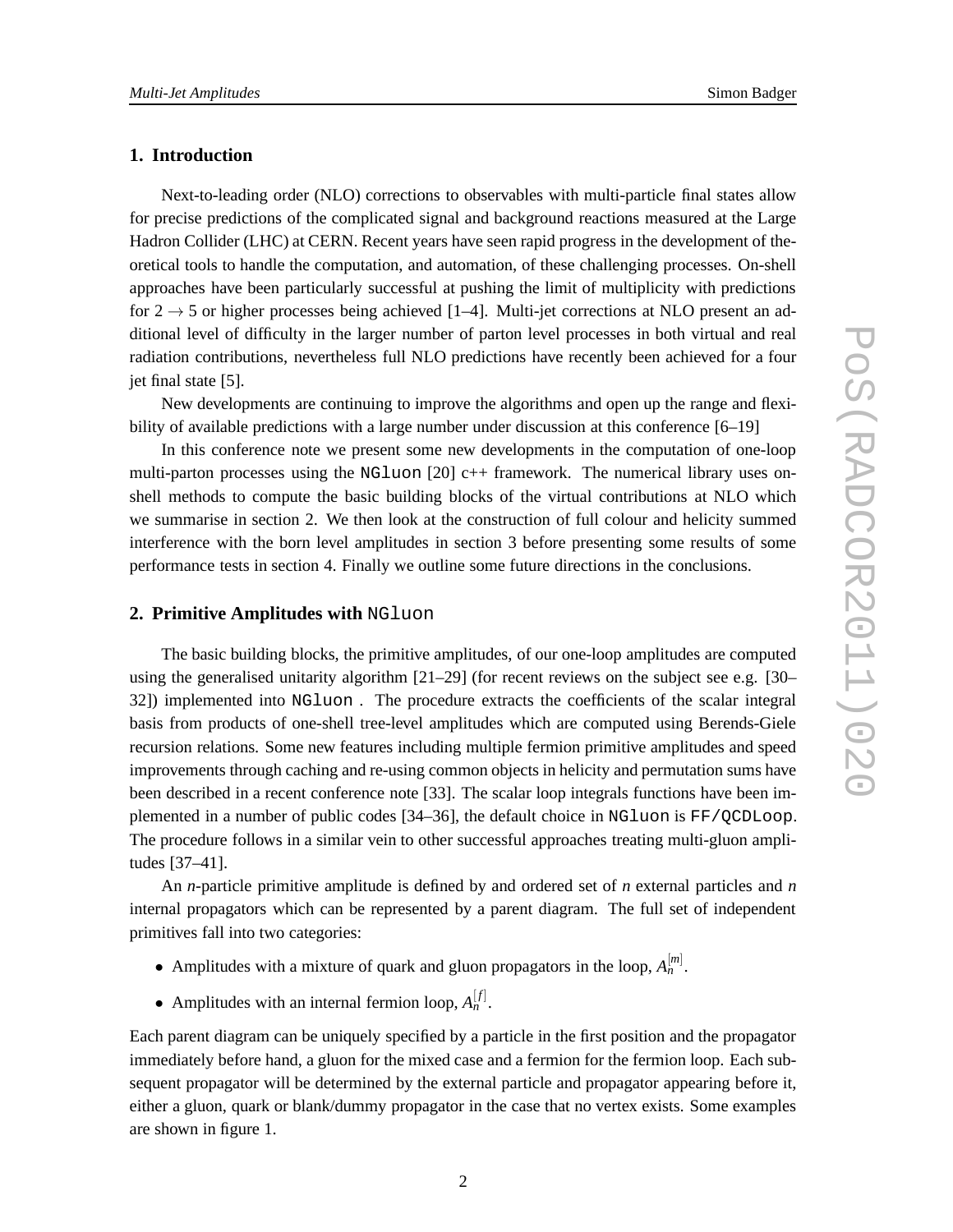The on-shell unitarity method employed in NGluon uses the Four-Dimensional Helicity (FDH) scheme. All tree level amplitudes can be computed in four dimensions using the spinor helicity formalism with rational terms extracted from mass shifted fermion and scalar amplitudes.

A strong cross check on the validity of the rational terms comes from non-trivial relations which lead to cancellations in super-symmetric Yang-Mills theories [21, 22, 42]. For the pure gluonic amplitudes, or those with a single fermion pair, the rational parts,  $\mathcal{R}$ , obey:

$$
\mathcal{R}\left(A_n^{[m]}(1,\ldots,n) - A_n^{[f]}(1,\ldots,n)\right) = 0,
$$
\n
$$
\mathcal{R}\left(A_n^{[m]}(1_{\overline{q}},2,\ldots,(k-1),k_q,(k+1)\ldots,n) + (-1)^n A_n^{[m]}(1_{\overline{q}},n,\ldots,(k+1),k_q,(k-1),\ldots,2) - A_n^{[f]}(1_{\overline{q}},2,\ldots,(k-1),k_q,(k+1)\ldots,n) - (-1)^n A_n^{[f]}(1_{\overline{q}},n,\ldots,(k+1),k_q,(k-1),\ldots,2)\right) = 0.
$$
\n(2.2)

Since the rational terms are the most expensive parts of the computation of the primitive amplitudes using these relations to reduce the total number of rational terms leads to a considerable improvement in evaluation time.

#### **3. Colour Summed Amplitudes**

The full colour amplitudes can be written as a decomposition of colour factors and partial amplitudes,

$$
\mathscr{A}^{(l)}(\{p\},\{h\}) = \sum_{k} C_k(\{a\},\{i\}) A_k^{(l)}(\{p\},\{h\}),\tag{3.1}
$$

where *l* is the loop order.

In the above  $\{i\}$  and  $\{a\}$  represent fundamental and adjoint  $SU(N_c)$  indices respectively while {*p*} and {*h*} represent the momenta and helicity. The one-loop partial amplitudes must be further decomposed into the primitive objects described in the previous section. For the pure gluonic case and the case of a single fermion pair such a decomposition is known to all-orders. As an explicit



**Figure 1:** Examples of primitive amplitudes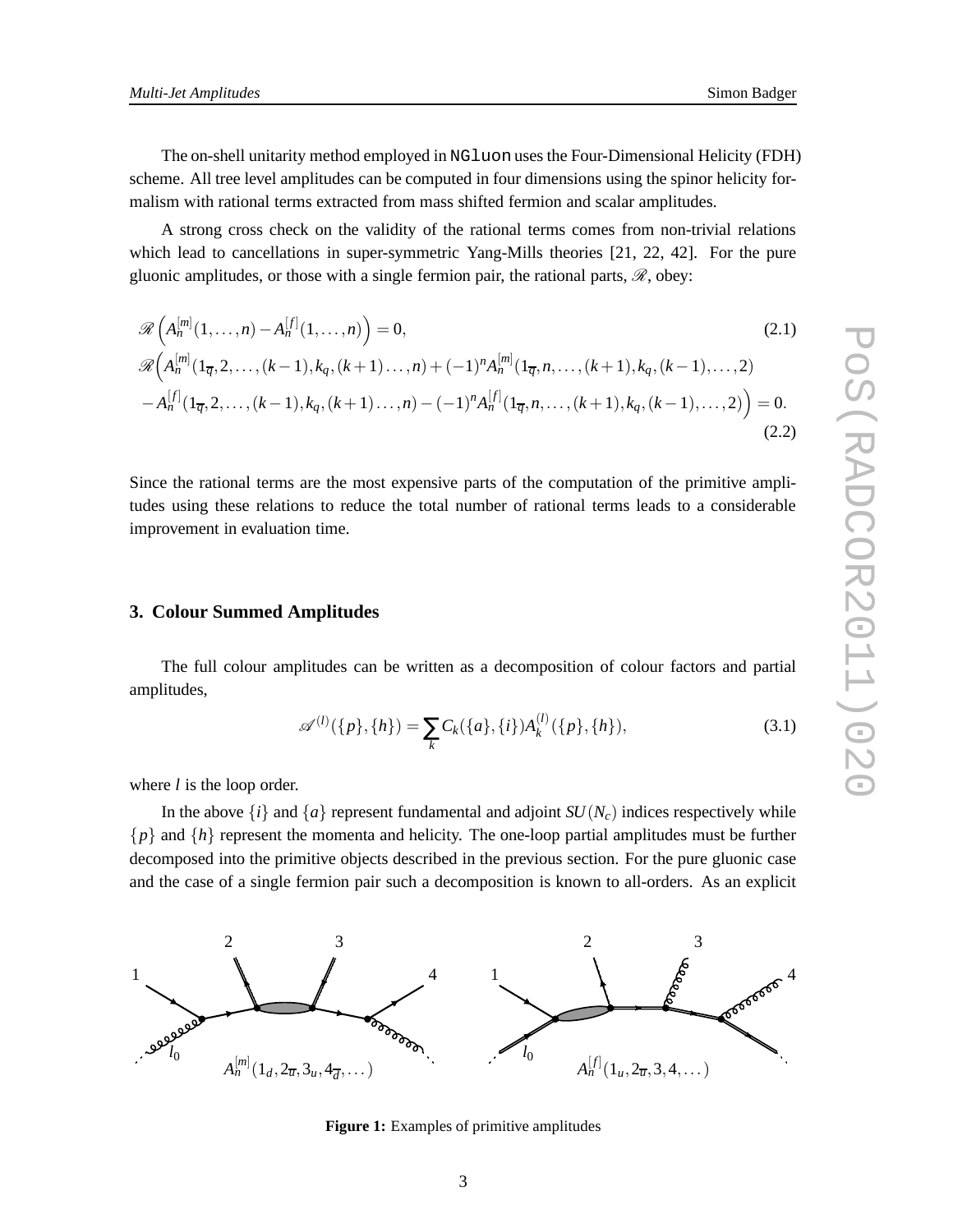example, the gluonic amplitudes are written as,

$$
\mathcal{A}_{n}^{(0)} = \sum_{\sigma \in S_{n-1}/\mathbb{Z}} tr(1, \sigma_{2}, ..., \sigma_{n}) A_{n}^{(0)}(1, \sigma_{2}, ..., \sigma_{n})
$$
(3.2)  

$$
\mathcal{A}_{n}^{(1)} = \sum_{\sigma \in S_{n-1}/\mathbb{Z}} N_{c} tr(1, \sigma_{2}, ..., \sigma_{n}) A_{n;1}^{(1)}(1, \sigma_{2}, ..., \sigma_{n})
$$

$$
+ \sum_{c=3}^{\lfloor n/2 \rfloor - 1} \sum_{\sigma \in S_{n}/S_{n;c}} tr(1, \sigma_{2}, ..., \sigma_{c-1}) tr(\sigma_{c}, ..., \sigma_{n}) A_{n;c}^{(1)}(1, \sigma_{2}, ..., \sigma_{n}),
$$
(3.3)

where

$$
A_{n;1}^{(1)}(1,\ldots,n) = A_n^{[m]}(1,\ldots,n) - \frac{N_f}{N_c} A_n^{[f]}(1,\ldots,n),
$$
\n(3.4)

$$
A_{n;c}^{(1)}(1,\{\alpha\},\{\beta\}) = (-1)^n \sum_{\sigma \in \text{COP}\{\alpha\}^T\{\beta\}} A_{n;1}^{(1)}(1,\sigma_2,\ldots,\sigma_n)
$$
(3.5)

The sum 'COP' is over all possible mergings of the sets  $\{\alpha\} = \{2,\ldots,c-1\}$  and  $\{\beta\} = \{c,\ldots,n\}$ while keeping  $\alpha^T$  fixed and using the cyclically ordered permutations of  $\beta$ . For the multi-fermion amplitudes the decompositions can be constructed by a systematic matching of terms to a Feynman diagram representation [31, 43].

The NLO corrections come from the interference between tree-level and loop-level amplitudes,

$$
d\sigma^{\text{virtual}} = 2Re(\mathscr{A}^{(0),\dagger} \cdot \mathscr{A}^{(1)})
$$
\n(3.6)

Since the number of colour structures becomes extremely large with the increasing multiplicity it is important to reduce the colour basis as much as possible. We apply photon decoupling identities (and their generalisations to the multi-fermion case) in order to reduce the amplitudes to an  $(n-2)!$ of tree amplitudes. As noted by Dixon, Del Duca and Maltoni [44], this has some rather striking simplification in the final representation of eq. (3.6).

|                                                | $A_n^{[0]}$ | $A_n^{[m]}$                                        | $A_n^{[f]}$                                        |             |                                                  |             | $A_n^{[0]}$ | $A_n^{[m]}$ | $A_n^{[f]}$ |
|------------------------------------------------|-------------|----------------------------------------------------|----------------------------------------------------|-------------|--------------------------------------------------|-------------|-------------|-------------|-------------|
| $\mathscr{A}_4(g,g,g,g)$                       | 2           | 3                                                  | 3                                                  |             | $\mathscr{A}_5(g,g,g,g,g)$                       |             | 6           | 12          | 12          |
| $\mathscr{A}_4(\overline{d},d,g,g)$            | 2           | 6                                                  | $\Omega$                                           |             | $\mathscr{A}_5(\overline{d},d,g,g,g)$            |             | 6           | 24          | 9           |
| $\mathscr{A}_4(\overline{d},d,\overline{u},u)$ |             | 4                                                  |                                                    |             | $\mathscr{A}_5(\overline{d},d,\overline{u},u,g)$ |             | 3           | 16          | 3           |
|                                                |             |                                                    |                                                    | $A_n^{[0]}$ | $A_n^{[m]}$                                      | $A_n^{[f]}$ |             |             |             |
|                                                |             | $\mathscr{A}_6(g, g, g, g, g, g)$                  |                                                    | 24          | 60                                               | 60          |             |             |             |
|                                                |             |                                                    | $\mathcal{A}_6(\overline{d},d,g,g,g,g)$            | 24          | 120                                              | 59          |             |             |             |
|                                                |             |                                                    | $\mathscr{A}_6(\overline{d},d,\overline{u},u,g,g)$ | 12          | 80                                               | 14          |             |             |             |
|                                                |             | $\mathscr{A}_6(d,d,\overline{u},u,\overline{s},s)$ |                                                    | 4           | 32                                               | 4           |             |             |             |

**Table 1:** The number of independent primitive amplitudes appearing in the colour sums at tree-level  $(A_n^{[0]})$ and at one-loop for the mixed  $(A_n^{[m]})$  and fermion loop  $(A_n^{[f]})$  cases. Like-flavour amplitudes for multiple fermions are obtained by (anti-)symmetrization and therefore contain larger bases of primitives.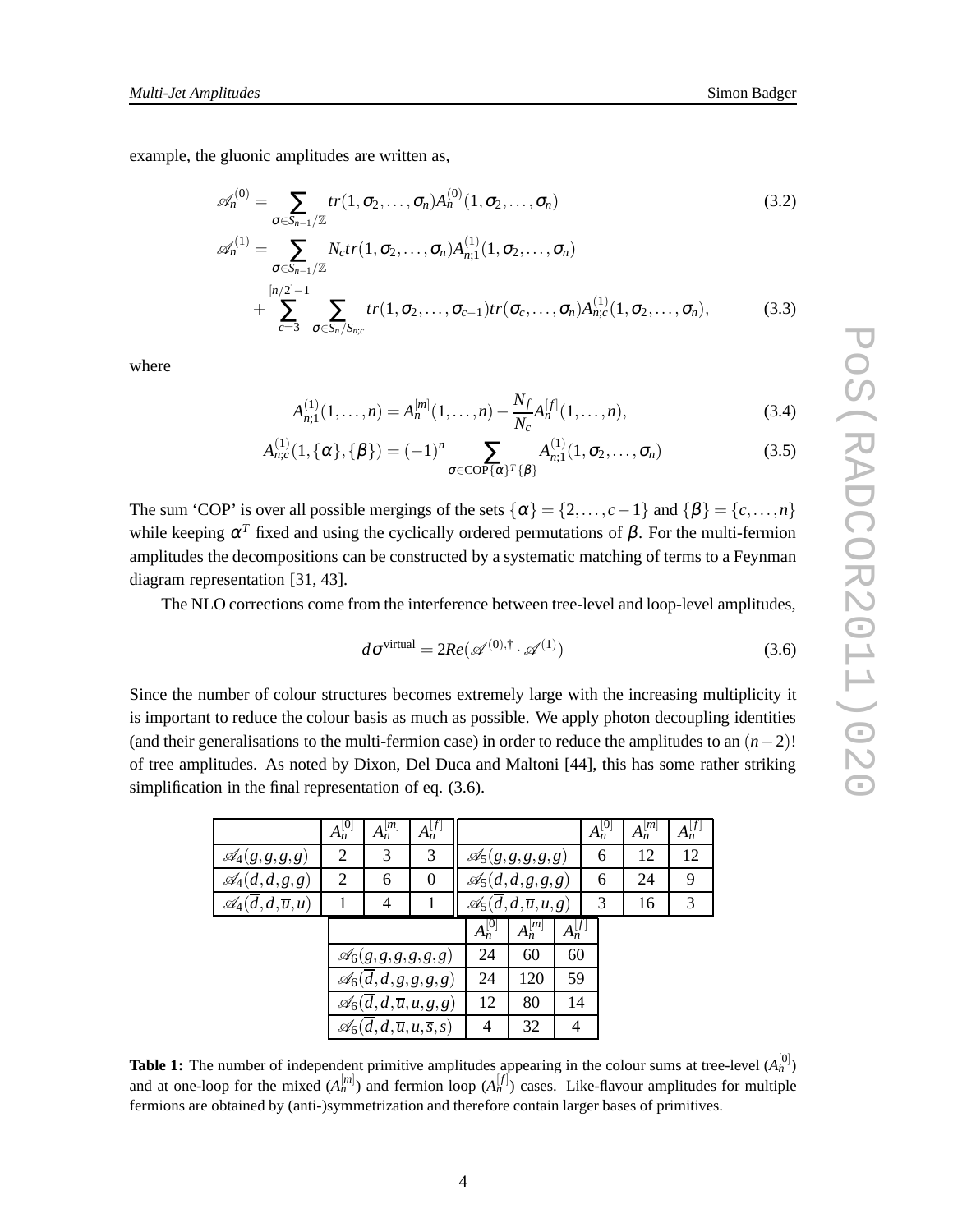## **4. Performance Tests**

#### **4.1 Infra-Red Poles**

The first important check on the implementation is the verification of the universal Infra-Red and Ultra-Violet poles in the dimensional regularisation parameter  $\varepsilon$  [45, 46]. For the interfered amplitude in massless QCD these take a rather simple form (in this case unrenormalised in the FDH scheme):

$$
Re(\mathscr{A}^{(0),\dagger}.\mathscr{A}^{(1),FDH,U}) = -\frac{1}{\varepsilon^2} \left( N_c n_g + \frac{N_c^2 - 1}{2N_c} n_q \right) |\mathscr{A}^{(0)}|^2 + \sum_{i=1}^{n-1} \sum_{j=i+1}^n \frac{1}{\varepsilon} \log \left( \frac{\mu_R^2}{|s_{ij}|} \right) |\mathscr{A}^{(0)}_{ij}|^2 - \frac{1}{\varepsilon} \left( \beta_0 + n_q \left( \frac{\beta_0}{2} - \frac{3}{2} \frac{N_c^2 - 1}{2N_c} \right) \right) |\mathscr{A}^{(0)}|^2 + \text{finite terms}, \tag{4.1}
$$

where  $n_q$  is the number of external quarks and  $n_g$  is the number of external gluons.  $N_c$  is the number of colours and  $n_f$  is the number of light flavours and  $\beta_0 = \frac{11N_c - 2N_f}{3}$  $rac{-2N_f}{3}$ . The quantity  $|\mathcal{A}_{ij}^{(0)}|^2$  is the colour correlated Born amplitude defined by

$$
|\mathscr{A}_{ij}^{(0)}|^2 = \mathscr{A}^{(0),\dagger} \cdot T_i \cdot T_j \cdot \mathscr{A}^{(0)}.
$$
\n(4.2)

where  $T_g = i f^{abc}$  and  $T_q = T_{ij}^a$ ,  $(T_{\overline{q}} = -T_{ji}^a)$ . Scheme conversion to Conventional Dimensional Regularisation (CDR) and renormalisation are all corrections proportional to the Born amplitude and are defined as follows:

$$
\frac{Re(\mathscr{A}^{(0),\dagger},(\mathscr{A}^{(1),FDH,R}-\mathscr{A}^{(1),FDH,U}))}{|\mathscr{A}^{(0)}|^2} = -\frac{(n_g + n_q - 2)}{2} \left(\frac{\beta_0}{\varepsilon} - \frac{N_c}{3}\right)
$$
(4.3)

$$
\frac{Re(\mathscr{A}^{(0),\dagger}.(\mathscr{A}^{(1),CDR,U}-\mathscr{A}^{(1),FDH,U}))}{|\mathscr{A}^{(0)}|^2} = -\frac{N_c}{3} - \frac{n_q}{4N_c} \left(\frac{N_c^2}{3} - 1\right)
$$
(4.4)

$$
\frac{Re(\mathscr{A}^{(0),\dagger}(\mathscr{A}^{(1),CDR,R}-\mathscr{A}^{(1),FDH,U}))}{|\mathscr{A}^{(0)}|^2} = -\frac{(n_g + n_q - 2)\beta_0}{2\varepsilon} - \frac{N_c}{3} - \frac{n_q}{4N_c} \left(\frac{N_c^2}{3} - 1\right) \tag{4.5}
$$

#### **4.2 Accuracy**

We examine the accuracy of the amplitudes against the known pole structure and by using a re-scaling of the external momenta to test the finite terms.  $10<sup>5</sup>$  phase-space points were generated using the RAMBO algorithm using rather weak kinematics cuts requiring only that  $p_i \cdot p_j > 10^{-4}s$ for a centre of mass energy of  $s = 7$  TeV.

The thinner lined histograms show the number of points re-evaluated in higher precision (quadruple precision using the qd package [47]). In every case, except for the six gluon amplitude, all re-evaluated points achieved the required relative accuracy of 10<sup>-4</sup>. The number of points for re-evaluation reaches a maximum of 2.2% for six gluons and decreases rapidly with the number of fermion pairs. In this most complicated channel 4 from 100,000 events required octuple precision to reach the desired threshold, nevertheless they would likely be excluded by common LHC cuts. Rough evaluation times for the most complicated 2 → 4 processes are of order 15− 20*s* for full helicity and colour and including re-scaling to compute an accuracy estimate (see table 2).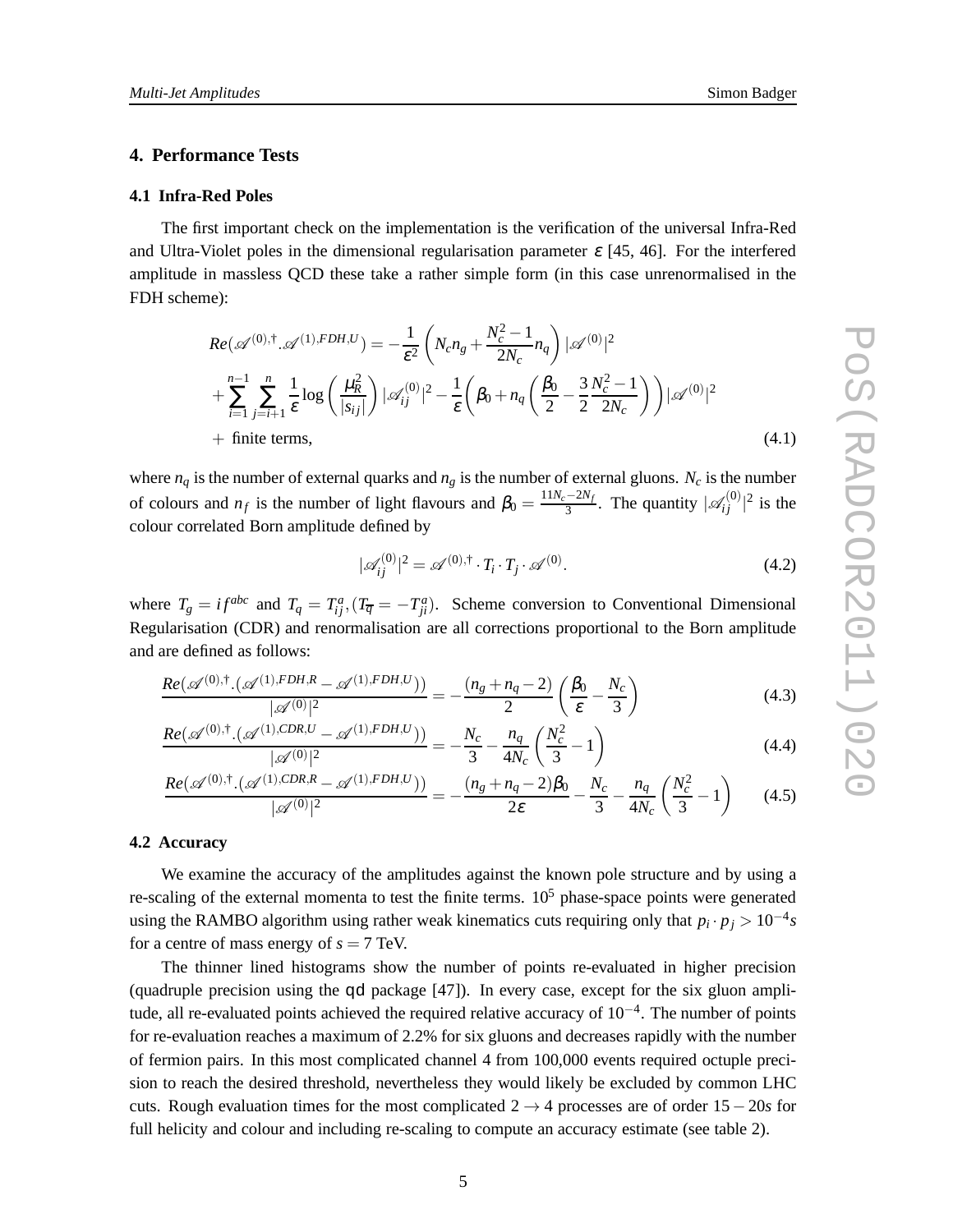

**Figure 2:** Accuracy plots for the  $2 \rightarrow 4$  processes contributing to the 4-jet rate. Relative accuracy of 10<sup>5</sup> points over a flat phase-space. Points appearing in the shaded region are re-evaluated in quadruple precision.

| $n$ -gluons                                             | 0.03s | 0.5s | 15.0s |
|---------------------------------------------------------|-------|------|-------|
| $q\overline{q} + (n-2)$ -gluons   0.03s   0.75s   17.0s |       |      |       |

**Table 2:** Estimated evaluation times (s) for *n*-gluon and  $q\overline{q}+n$ -gluon amplitudes using Intel Core i7 2.7GHz.

### **5. Conclusions**

We have described the implementation of full colour QCD virtual contributions to NLO multijet production at hadron colliders. The primitive amplitude decomposition and use of on-shell generalised unitarity shows to be a fast and accurate method for the evaluation which scales well with the number of final state particles. We are looking forward to some phenomenological applications in the near future.

## **Acknowledgments**

We would like to thank Valery Yundin for many helpful discussions. We are also grateful to Valentin Hirschi for providing some numerical cross checks obtained with MadLoop5 [16].

# **References**

[1] R. Frederix, S. Frixione, K. Melnikov, and G. Zanderighi, JHEP **1011**, 050 (2010), 1008.5313.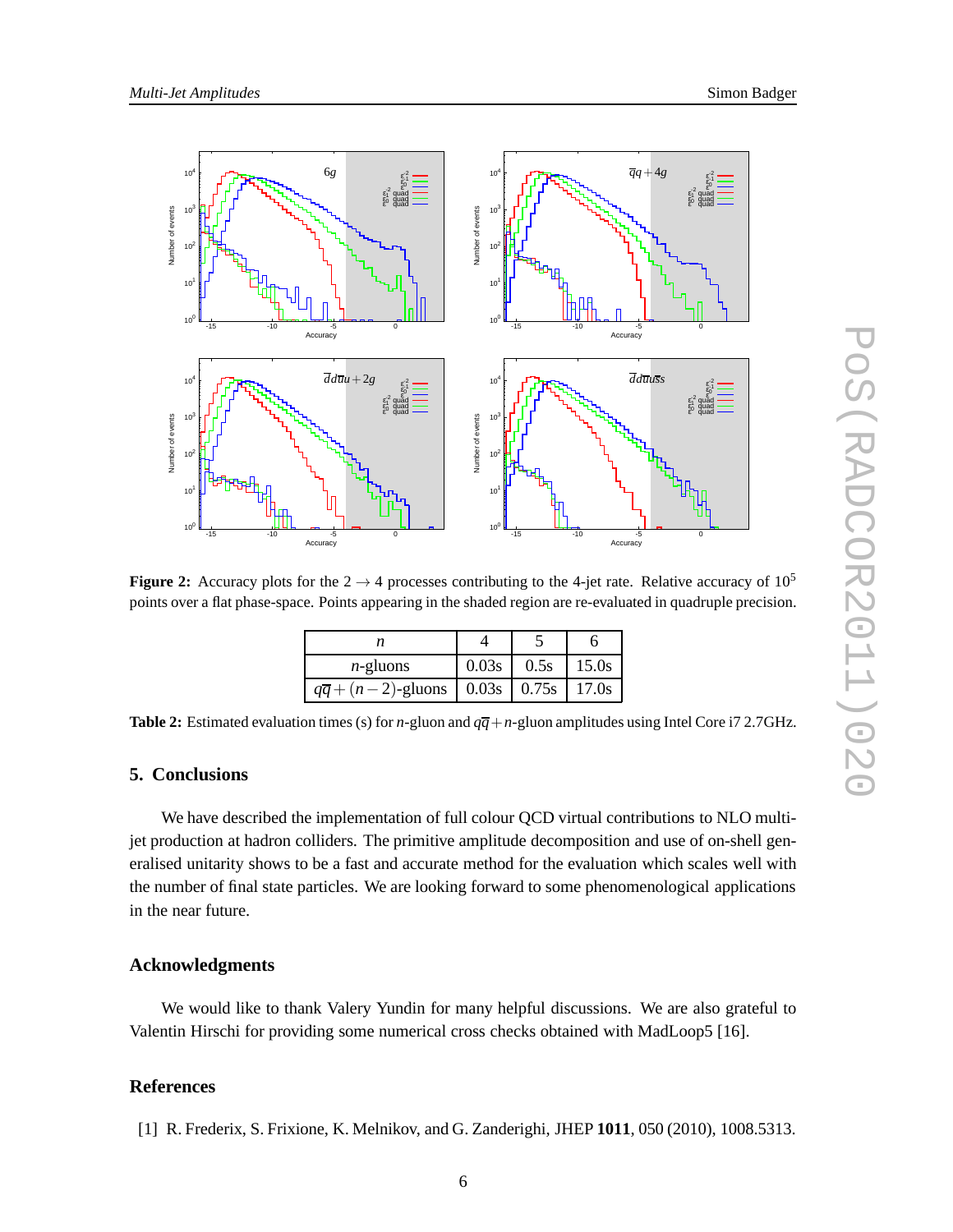- [2] C. Berger *et al.*, Phys.Rev.Lett. **106**, 092001 (2011), 1009.2338.
- [3] H. Ita *et al.*, (2011), 1108.2229.
- [4] S. Becker, D. Goetz, C. Reuschle, C. Schwan, and S. Weinzierl, (2011), 1111.1733.
- [5] Z. Bern *et al.*, (2011), 1112.3940.
- [6] S. Becker, D. Goetz, C. Reuschle, C. Schwan, and S. Weinzierl, (2011), 1112.3521.
- [7] F. Cascioli, P. Maierhofer, and S. Pozzorini, (2011), 1111.5206.
- [8] F. Campanario, C. Englert, M. Rauch, and D. Zeppenfeld, Phys.Lett. **B704**, 515 (2011), 1106.4009.
- [9] F. Campanario, JHEP **1110**, 070 (2011), 1105.0920.
- [10] A. Denner, S. Dittmaier, S. Kallweit, and S. Pozzorini, Phys.Rev.Lett. **106**, 052001 (2011), 1012.3975.
- [11] G. Bevilacqua, M. Czakon, A. van Hameren, C. G. Papadopoulos, and M. Worek, JHEP **1102**, 083 (2011), 1012.4230.
- [12] G. Bevilacqua *et al.*, (2011), 1110.1499.
- [13] P. Mastrolia, G. Ossola, T. Reiter, and F. Tramontano, JHEP **1008**, 080 (2010), 1006.0710.
- [14] G. Cullen *et al.*, (2011), 1111.2034.
- [15] V. Hirschi *et al.*, JHEP **1105**, 044 (2011), 1103.0621.
- [16] V. Hirschi, (2011), 1111.2708.
- [17] T. Melia, K. Melnikov, R. Rontsch, and G. Zanderighi, Phys.Rev. **D83**, 114043 (2011), 1104.2327.
- [18] T. Melia, P. Nason, R. Rontsch, and G. Zanderighi, Eur.Phys.J. **C71**, 1670 (2011), 1102.4846.
- [19] T. Melia, K. Melnikov, R. Rontsch, and G. Zanderighi, JHEP **1012**, 053 (2010), 1007.5313.
- [20] S. Badger, B. Biedermann, and P. Uwer, Comput.Phys.Commun. **182**, 1674 (2011), 1011.2900.
- [21] Z. Bern, L. J. Dixon, D. C. Dunbar, and D. A. Kosower, Nucl.Phys. **B425**, 217 (1994), hep-ph/9403226.
- [22] Z. Bern, L. J. Dixon, D. C. Dunbar, and D. A. Kosower, Nucl.Phys. **B435**, 59 (1995), hepph/9409265.
- [23] G. Ossola, C. G. Papadopoulos, and R. Pittau, Nucl.Phys. **B763**, 147 (2007), hep-ph/0609007.
- [24] D. Forde, Phys.Rev. **D75**, 125019 (2007), 0704.1835.